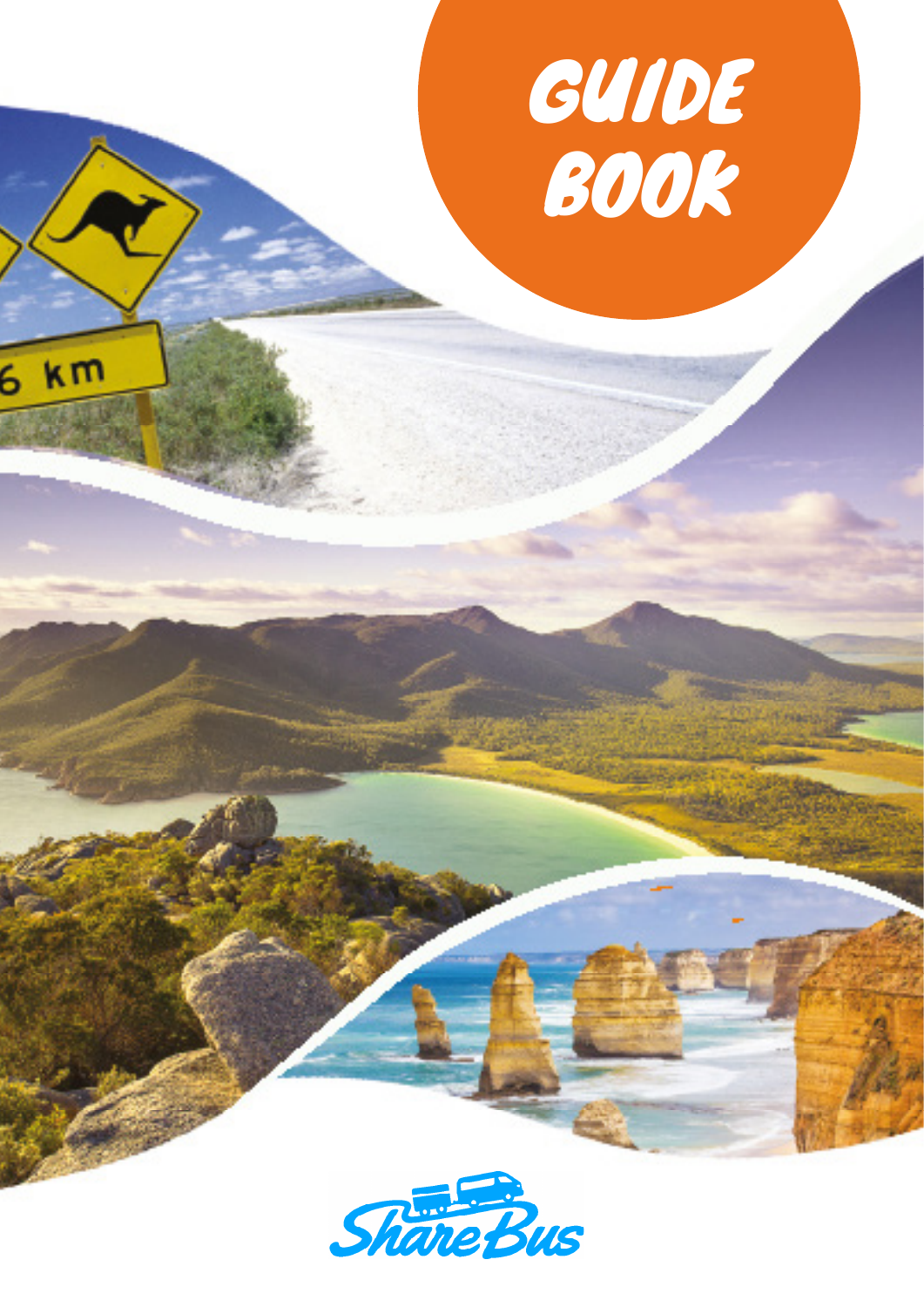# RULES/DRIVING RULES

# **Driving**

- No driving (outside of a large city) at night/ dawn/dusk;
- 2 DO NOT SWERVE for animals; if you swerve you will probably crash,
- **B** Try to swap drivers every few hours to prevent tiredness
- 4 Only drive on roads suitable for 2WD don't drive offroad or through water. Don't use trailer on corrugated roads
- People who state they are 'non-drivers' must NEVER drive

## **Deposit**

If equipment or the vehicle/trailer is lost/ stolen or damaged (not minor, or just wear and tear) you may lose part of your deposit

The deposit will be returned within 2 weeks of the trip ending

# **Car**

- **The Share Bus must arrive with a tidy trai**ler, including clean equipment, pots, pans, plates and cutlery. The interior must be reasonably clean and tidy.
- **P** Fill only with diesel, check engine oils, and coolant levels, keep locked when unattended with the keys with driver, comply with seatbelt laws
- **B** Lock trailer with wheel clamp and with key when left unattended

# **General**

- **Smoking is NOT allowed inside the** minibus
- **2** If any parts/equipment are lost, stolen (by participant) or damaged beyond regular wear and tear (i.e. only unreasonable damage) you may be responsible to pay a fee for replacement.



We have all the rest of the stuff for cooking. camping and fun!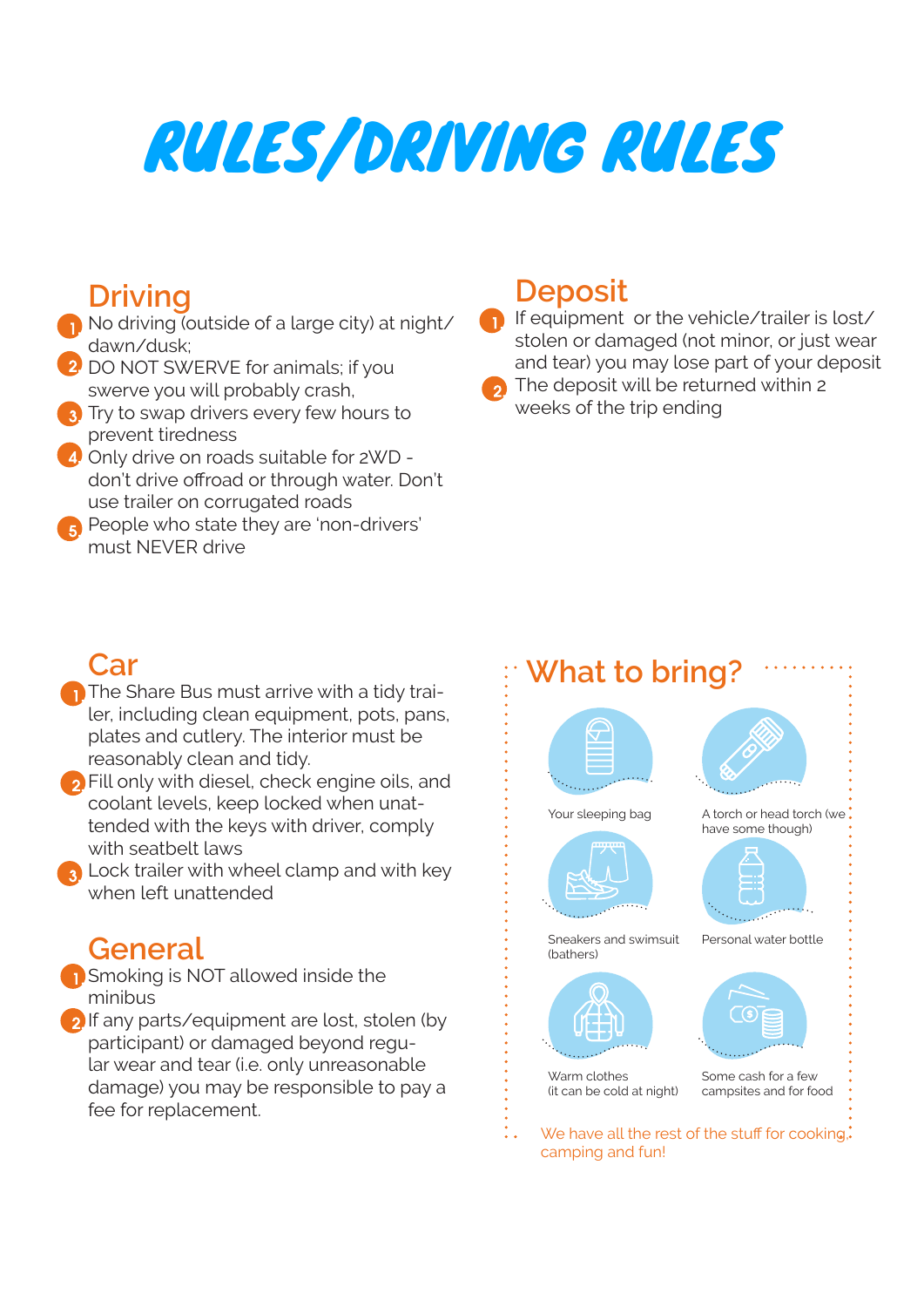

This a shared rental and not a tour so be prepared to share activities and responsibilities:

## **Before the Trip**

Read the guidebook, and research extra activies you want to do Pay the deposit

## **First Day**

Sign the shared rental agreement Check out where all the equipment is in the trailer, and what is the condition of the items. Make note of anything damaged and let us know by the second morning if so, as this will be checked again at the end of the trip Check everyones dietary requirements and make a list of suitable meals

Choose a person responsible for managing the group cash, and people to do the shopping (2-3 to avoid chaos)

Put in some cash for a group fund for meals

### **During the trip**

Plan your days together (do the night before, or a few days in advance so everyone is on the same page). The better you plan, the less time you waste on trip.

Set up and pack away your own tent and sites (you'll be sharing with one other) Learn a lot about camping!

Cook and plan meals together

Work hard, play hard, and have fun!

Become an awesome team

## **After the trip**

Clean the van, trailer and equipment at the end of the trip

Check you have all the equipment and check the conditions of the items

Notify the group coordinator of anything missing or broken. Please note if something expensive is missing or broken (not due to regular wear and tear) it can be deducted from your deposits

Complete a feedback survey to help us grow and improve!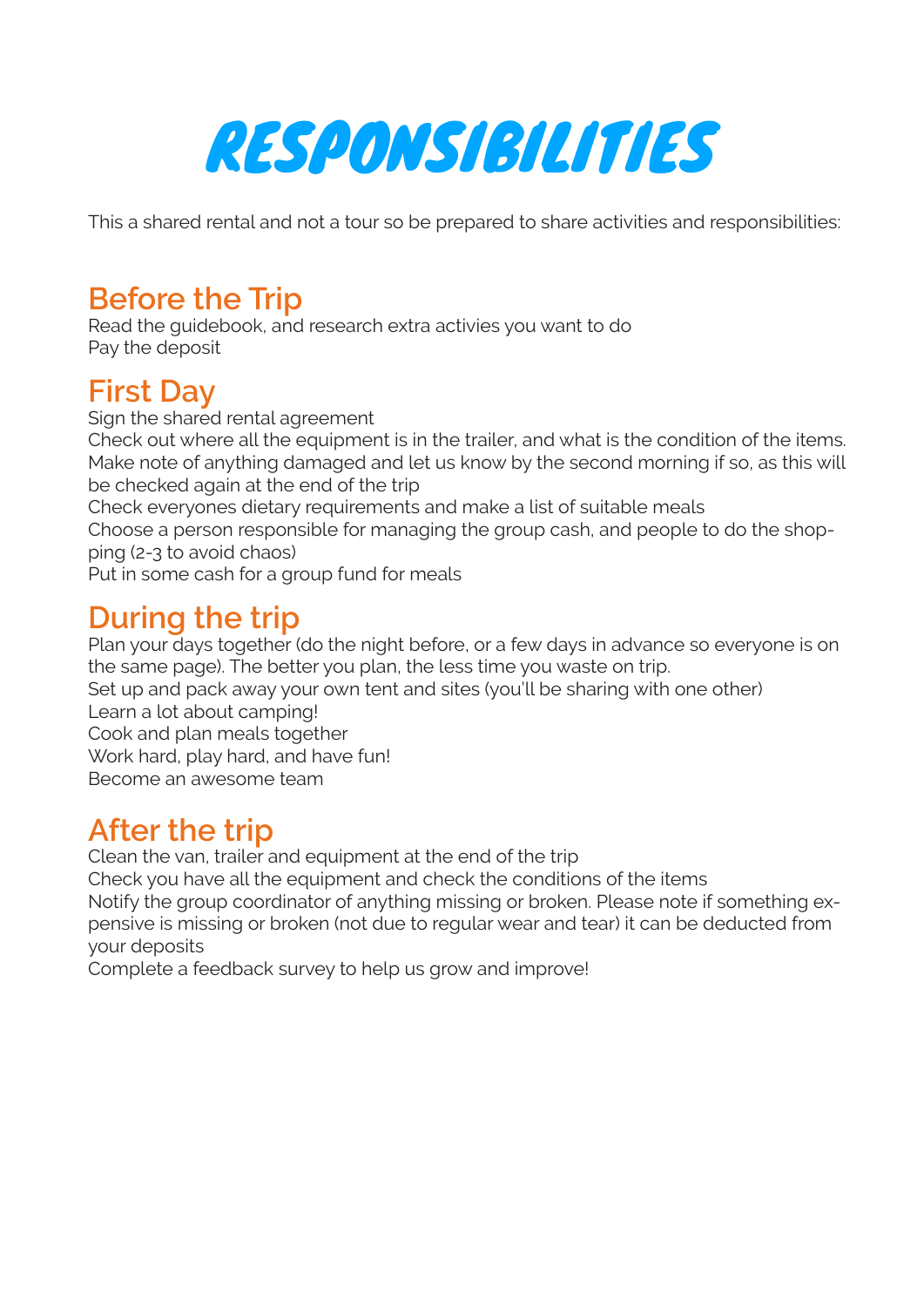

# GENERAL TRIP ADVICE

## **Daily Program**

It's likely that you will wake up early because the sun will light up the tents, the temperature will rise, and the birds will start to sing. It's great though, as you can make the most of the day.

Ideally, you will be able to eat breakfast, pack up and organise the trailer in about an hour and a half.

If the weather is hot, it'll be better do activities and hikes early, while it is still cool. Remember to put sunscreen on every day even if it's cloudy as the sun is very strong in Australia. If you want to move locations or do a long drive, it is better do so after lunch, during the peak hours of the sun.

### **Itinerary, activities and where to sleep**

It's best to make sure everyone is on the same page and happy with the itinerary, activities and accommodation. We have prepared a recommended itinerary but you have the flexibility to do what you want. At times it can be difficult to make decisions together, so being flexible to compromise is sometimes necessary. We recommend organizing the shopping list and itinerary in the evening or while you're driving to avoid to wasting time.

Check the weather forecast to avoid a night camping under the rain and sometimes you can treat yourself by going in a hostel to sleep in a bed and have a warm shower.

# **Shopping**

During the first day it's best to talk about everyone's/ preferences and dietary requirements. We recommend nominating someone to manage the group's cash and 2-3 people to do the shopping (to avoid chaos!). You can make a list for the food together, but then only send these few people into the shops. We suggest buying any snacks yourself.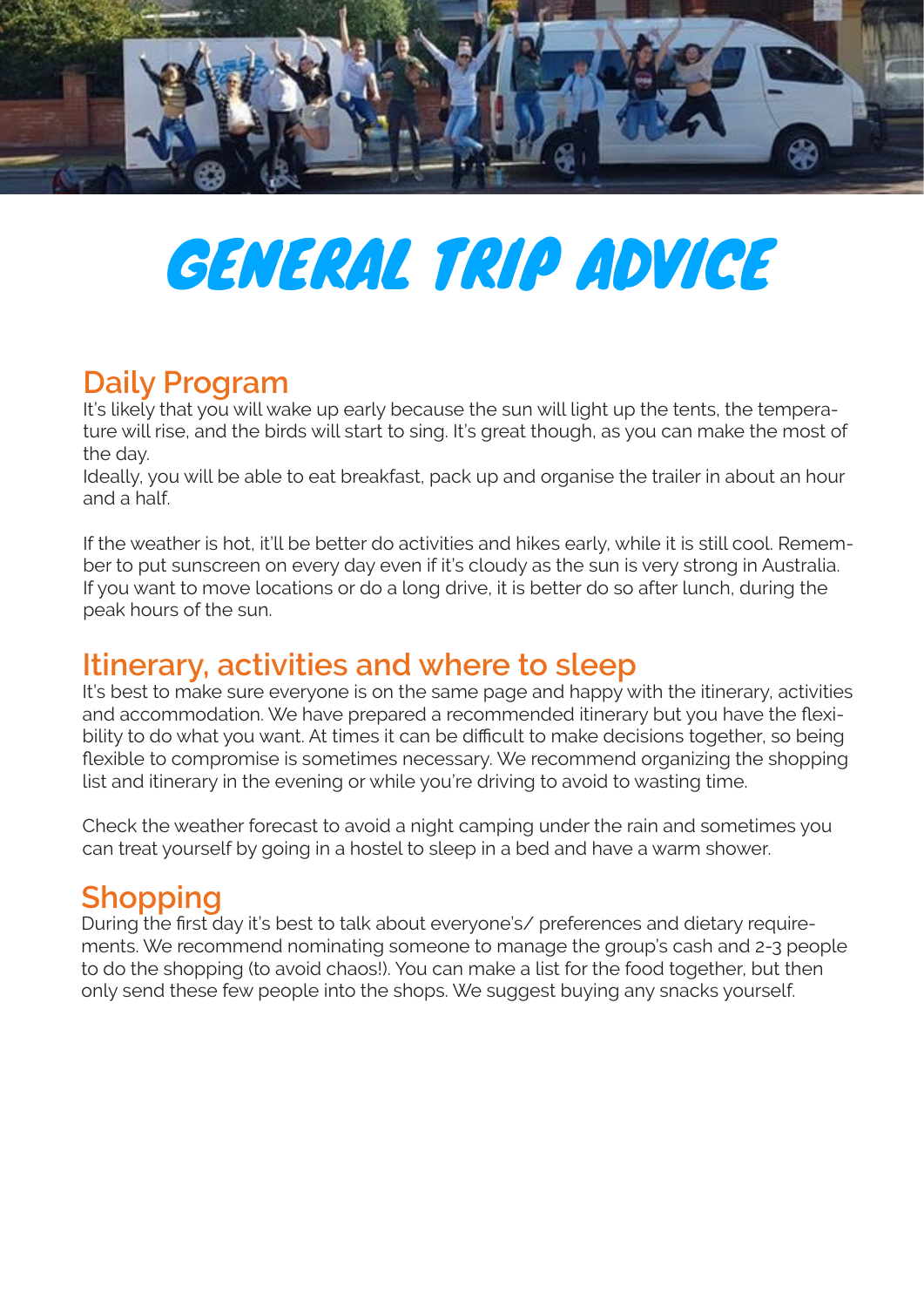

# **Divide the Jobs**

There can be up to 12 people on each trip. To avoid chaos its best to give everyone a regular role and divide the jobs between yourselves. We realised the main jobs are:

- Set up the tents (4 people in two teams)
- Inflate mattresses, and put in tents (1 person)
- Set up the table, benches, kitchen, lights etc (2 people)
- Cook the meal (2-3 people)
- Do the dishes (2 people)
- Find firewood and start a fire (only sometimes, when allowed/available)

### **Setting up tents**

Have two people setting up a tent at a time. Remember to put the tent bag under the tent so it doesn't blow away or go missing in the night. Zip the tents up to stop insects entering

#### **Inflating mattresses**

We have self-inflating mattresses. Put them in your tent, open the valve, and they will inflate by themselves. When you go back to your tent, shut the valve and enjoy your sleep!

## **Setup the table, benches, kitchen**

One table can be used as a cooktop next to the gas bottle, between the van and the trailer. The tables/benches are trestle tables and the gas bottle is always connected to the stove.

# **Cooking**

There is a gas cooker, butane cooker, and a grill to put over a fire.

When cooking dinner, it can be a good idea to also cook something for lunch the next day. For example, if you are boiling water for pasta, you can use the same water to cook rice or something else

Make sure you properly close the gas after making dinner. Turn off the gas from the gas bottle, before turning off the gas burner. This is to make sure all the gas in the hose is used and it is safer. Note that the butane burner will be slower than the gas stove, but it might be easier to use for small jobs (i.e. coffee in the morning)

## **Doing the dishes**

If you use boiling water you can keep the leftover water in a bucket to do the dishes. Make sure you also clean the cooking equipment (i.e. burner)

### **Packing up**

Its easiest if everyone packs up their own tent. If it's rained overnight, or the tent is wet move them to the sun to dry so mold doesn't form. To clean the tents you can turn them ínside-out to shake it or use a dustpan and brush. To pack up,close all the zips and stretch the tent out in a large square. Fold the tent in thrids over the centre square, and then in 3rds again. It should be a square shape, which can then fit into the cover.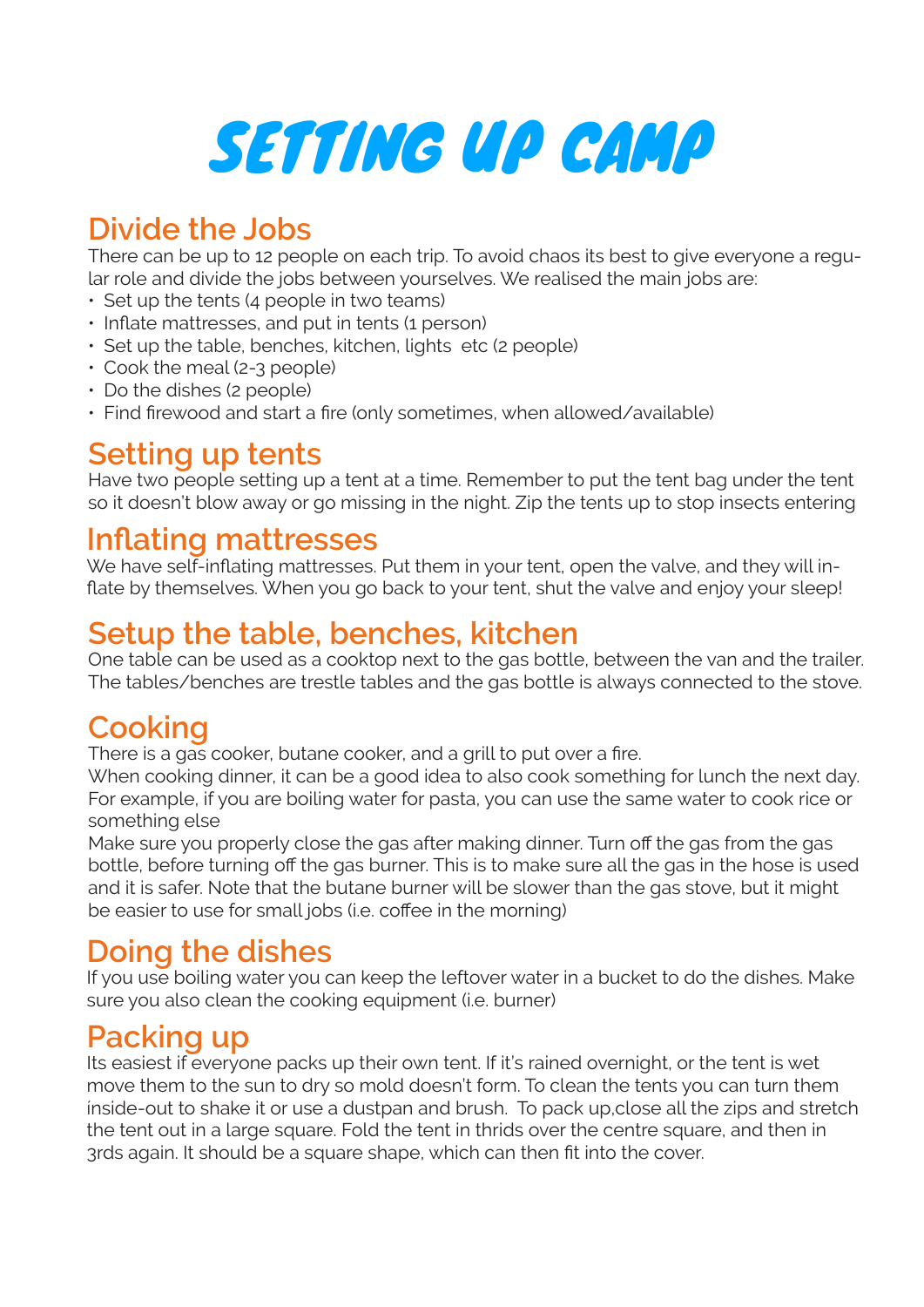

# MENU IDEAS AND SHOPPING

### **Breakfast**

- Bread and spreads, jam and honey
- Milk and coffee with biscuits or cereals
- Coffee made with the Moka,
- Fruit and nuts

### **Quick Lunches**

You could either make something the night before, or prepare something easy during the day

- Salad with meat/tuna/eggs, beans, green beans or other canned/fresh veg
- Wraps or sandwiches with your preferred filling
- Cold rice salad (with rice cooked previous night) with vegetables/beans
- Cold Pesto Pasta.

#### **Dinner**

At the end of the day you have more time to spend to relax and cook so you can prepare more elaborate dishes and also prepare something for the next day. Boiling the water takes a lot of time so if you can use the same water to cook twice (i.e. lunch) it's more efficient. You can even use the fire to cook delicious meals using a grill or the alfoil.

You can find a lot of free BBQs at parks and beaches in Australia, so you could also use this to BBQ meat and vegetables.

With the gas burner:

- Pasta with pesto or other sauce
- Mushroom risotto
- Fry eggs and bacon
- Cook meat
- Mix salad
- Steam veggies

With the fire:

Use the coals in the fire to cook, not the direct flame. Make a fire and once you have burnt enough wood move the fire coals to the side and use them to cook your meals. Wrap food in alfoil: Cut the potatoes (or zuchinni, onion, meat etc). Add herbs/spices, wrap it with and put in the fire coals

Or use the grill plate over the fire to make a BBQ.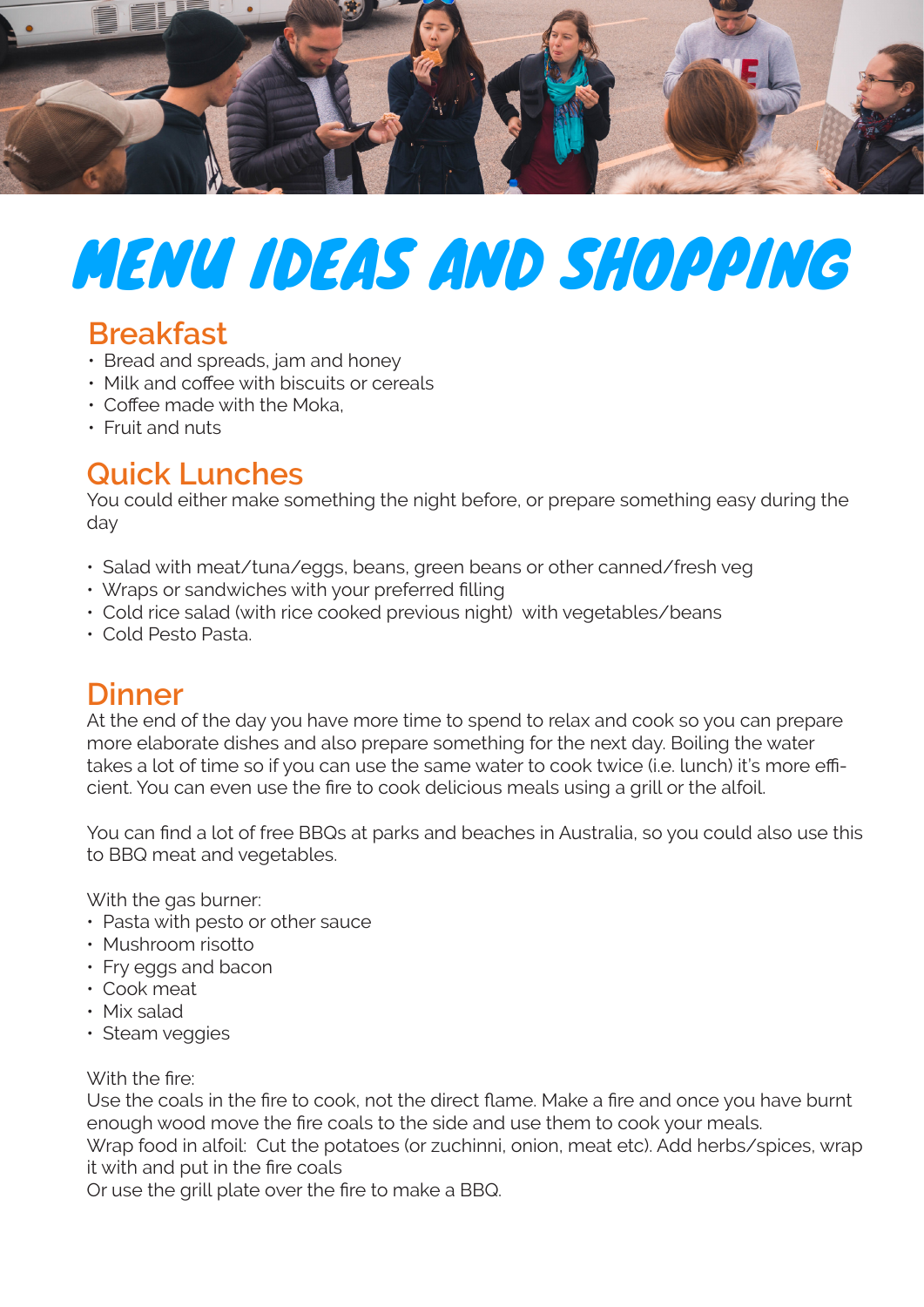

#### **Kitchen 01 Box**

Chefs Knives Peeler **Scissors** Grater Wooden Spoons BBQ Tool Kit Can Opener Spatula Chopping Boards Small saucepan Serving Spoons Universal Lid 2 x Frying Pans

# **Chairs Box**

6 x Aluminium Chairs

## **Breakfast Box**

Butane Gas Burner Butane Cans Moka Coffee Maker

#### **Kitchen 02 Box**

Large Serving Bowl Large Multicooker (for steaming/boiling) **Cups** Plates Bowls **Cutlery** 

# **Kitchen 03 Box**

Food Storage Containers Colander Oil, Salt, Pepper Alfoil

#### **Games Box**

Hammock Snorkels and Masks Uno Cards Playing Cards Jungle Speed Frisbee Soccer Ball Beach Ball Ball Pump and Needles

### **Electrical Box**

Portable Lanterns Handheld lights (torches) Spare powerboard Extension Cord Rope for Clothes Line **Tape** Cable Ties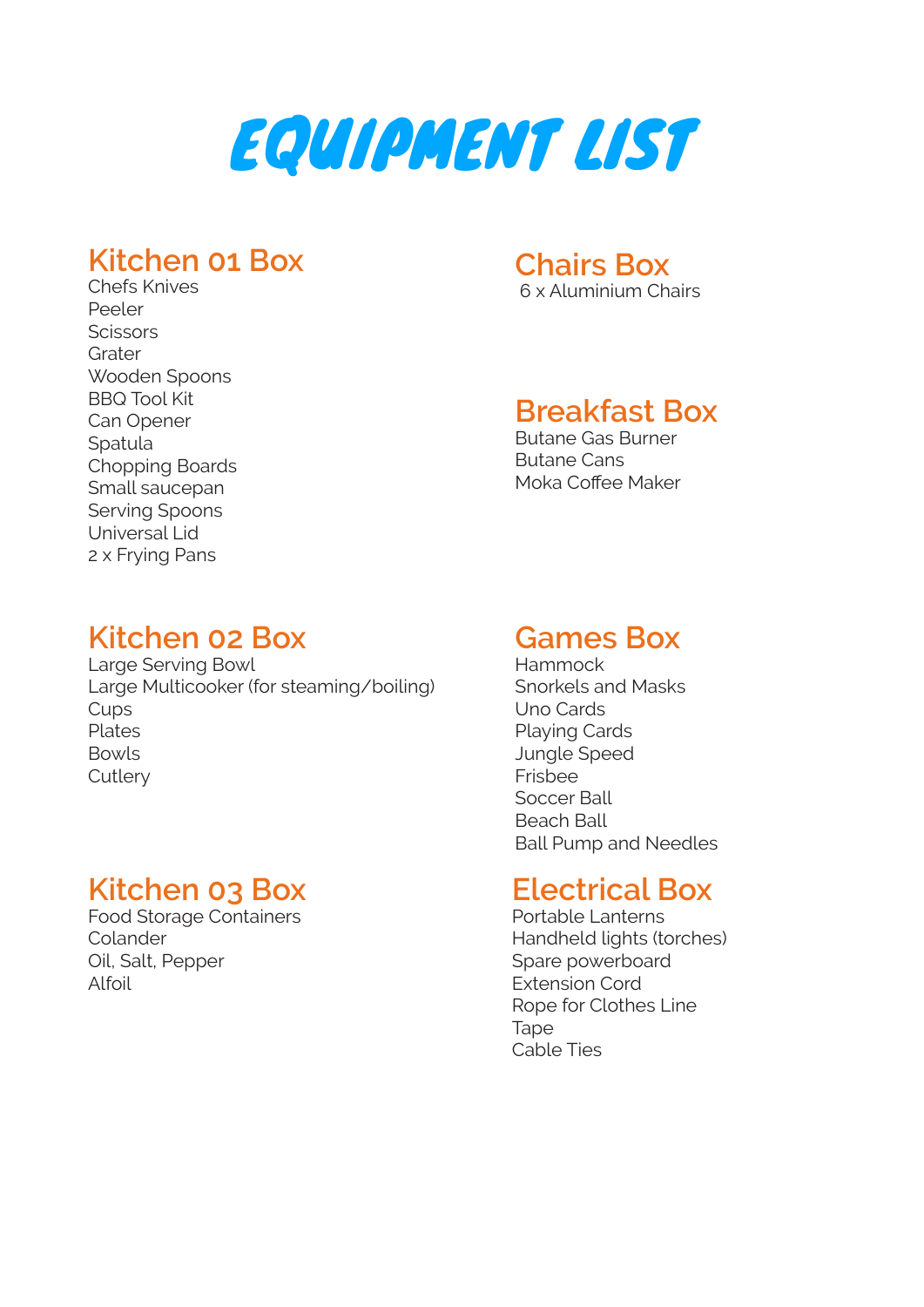

### **Cleaning Box**

Tea Towels Dustpan and Brush Spray and Wipe Bug Repellant Toilet Paper Lighter **Firelighters** Rubbish Bags Washing Powder (clothes) Sponges Dishwashing Liquid Rags

# **Mechanical Box**

Tool Kit Saw Tool to remove tyre Bottle Jack Funnel Jumper Leads Folder with Spare Keys Coolant, Red concentrate Engine Oil, 15w40

# **Items in Trailer 01**

4 x 4-Person Canvas Tents Extending Tent Poles 12 x Self-Inflating Mattresses 85L Dometic Esky Grill Plate Storage Containers Folding Tables Benches Gas Stove with Metal Box

#### **Sleep Box** Inflatable Pillows

## **Tent accessory Box**

Tent Pegs Heavy Hammers Caps for Tent Poles Wheel Clamp for Trailer Black Blocks for Trailer

## **Items in Vehicle**

Blue Folder with Trip Infromation 2 x A5 Receipt Folders First Aid Kits Map Book with Free Camp Listings Power Inverter and Power Board Sunscreen

## **Items in Trailer 02**

Broom Camping Shovel Dishwashing Bucket 4 x Water Tanks Pool Noodles Guitar and Guitar Case 2 x 20L Diesel Tanks 2 x Gas Bottles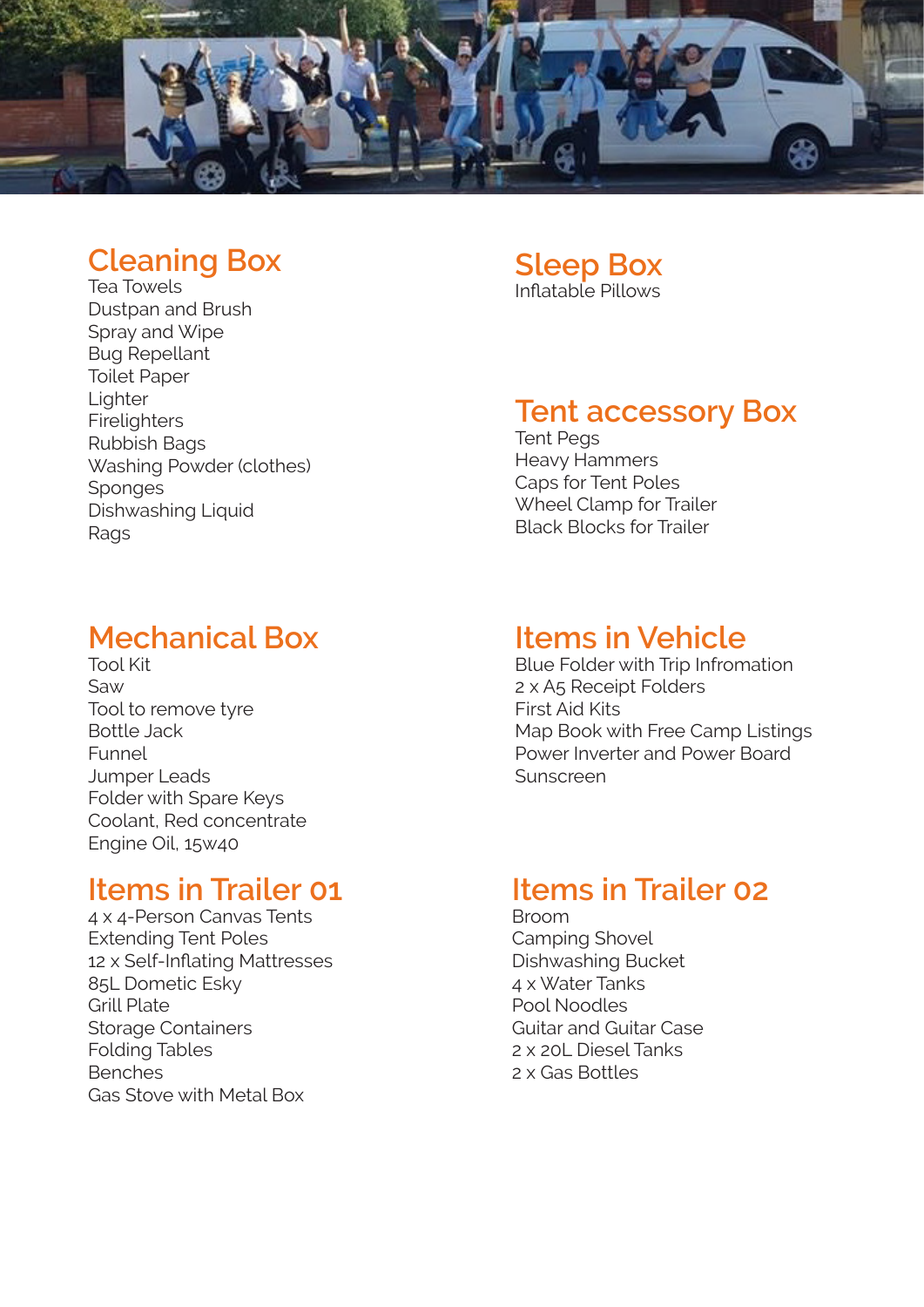

# END OF TRIP CLEANING

**You need to return the equipment, minibus and trailer clean and tidy at the end of the road trip. Use the following checklist to make sure you do a good job!**

**With the whole group working together this should take about 1-2 hours**

| Empty, clean and dry all containers                                                             | Remove all the food from the fridge, wash<br>it with soap and water and dry it.    |
|-------------------------------------------------------------------------------------------------|------------------------------------------------------------------------------------|
| Wash and dry everything that was inside<br>the containers.                                      | Clean the bus inside and out. Use the<br>broom to sweep the floor and any leftover |
| Make sure nothing is wet before puttingit<br>back inside. It will smell and go mouldy if<br>SO. | sponges to clean up any dirt or spills from<br>the fall.                           |
|                                                                                                 | Sweep the inside of the trailer                                                    |
| Make sure all items are in the correct la-<br>belled boxes                                      | Wash the outside of the bus and trailer<br>with water pressure and sponges to re-  |
| Clean both stoves                                                                               | move dirt and dust                                                                 |
| Make sure the coffee maker (moka) is<br>clean and the coffee grounds removed                    | Clean/tidy anything else that looks dirty                                          |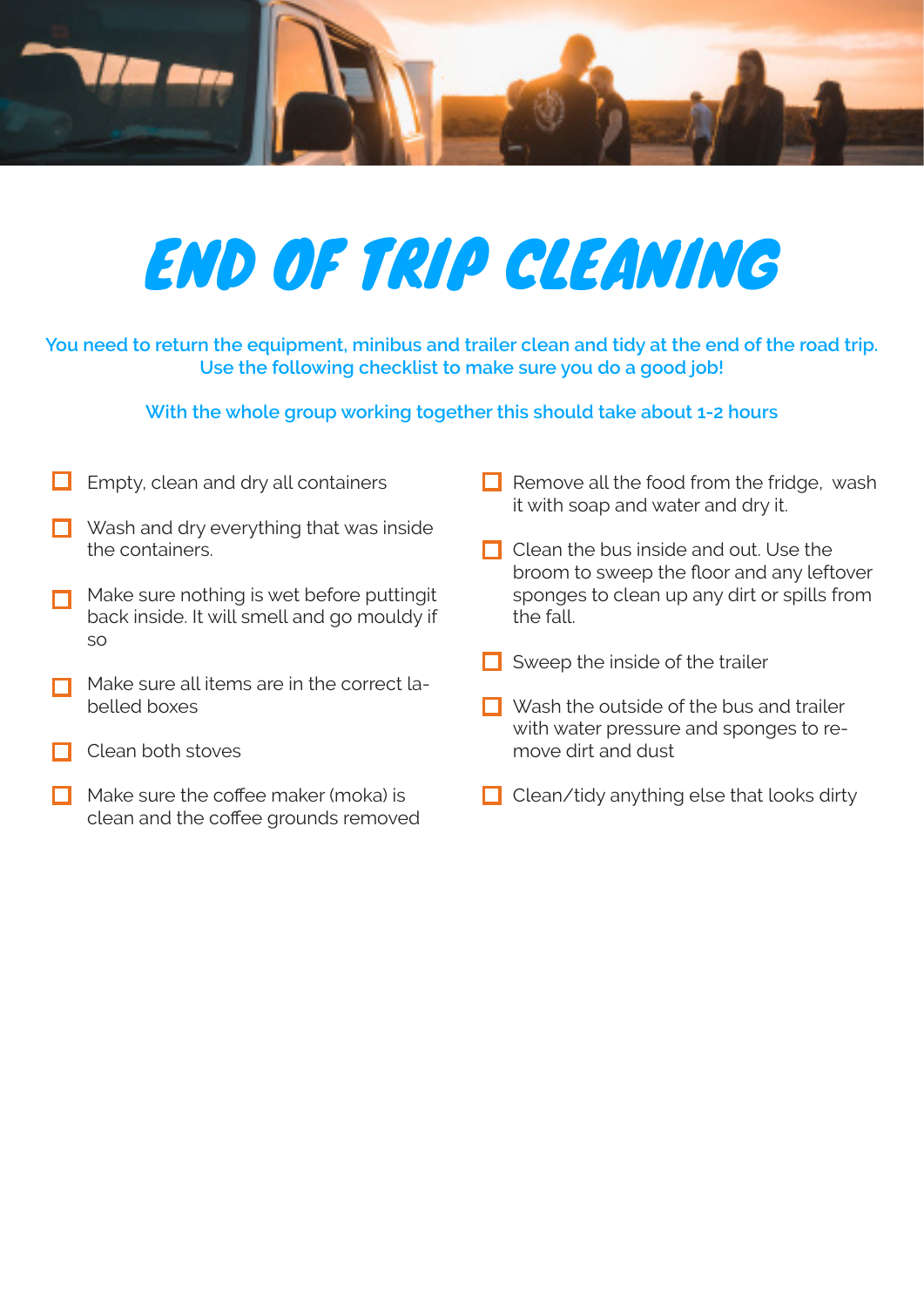

Serious allergic reactions occur in approximately 2 per cent of stings from ants, bees and wasps. Symptoms such as swelling of the face, lips and tongue, breathing difficulties or a generalised rash are potentially life-threatening and require urgent medical attention.



#### **SCORPION**

Scorpion stings can be very painful and the pain may persist for several hours.

Local redness and numbness often occur. Wash the sting site; apply antiseptic and apply a cool pack. Give pain killers such as paracetamol. Australian scorpions do not cause severe symptoms.

#### **CENTIPEDES**

Apply antiseptic to the bite site. Local redness, itching and pain are common. Severe pain is sometimes experienced.

#### **MARINE JELLYFISH (NON-TROPI-**

#### **CAL)**

.

Apply vinegar or Stingose then shower in hot water for at least 15 minutes.

#### **BLUE-RINGED OCTOPUS**

Muscle paralysis with breathing difficulties can occur within minutes of the bite. The bite may not be painful. Apply a pressure immobilisation bandage, perform mouth to mouth resuscitation as required and seek urgent medical help.

#### **FISH STINGS**

Immerse the sting site in hot water (as hot as can be tolerated for at least 30 minutes). Get medical help for severe pain or if the pain is not relieved by the hot water.



#### **REDBACK**



Wash the bite site, apply antiseptic and a cool pack. In the majority of cases only minor pain and redness occur. In 25 per cent of cases, severe pain and other symptoms such as sweating, headache, vomiting and muscle pain develop over the first few hours. Take the victim to hospital if there are severe symptoms.

#### **WHITE-TAILED SPIDER (LAMPONA)**

There is no clear scientific evidence that bites from these spiders cause skin ulceration. Treat as for bites from all other spiders.

#### **ALL OTHER**

Spiders – all other Wash the bite site, apply antiseptic and see your doctor if signs of local infection develop. (This information only applies to the regions of South Australia, Western Australia and the Northern Territory.)